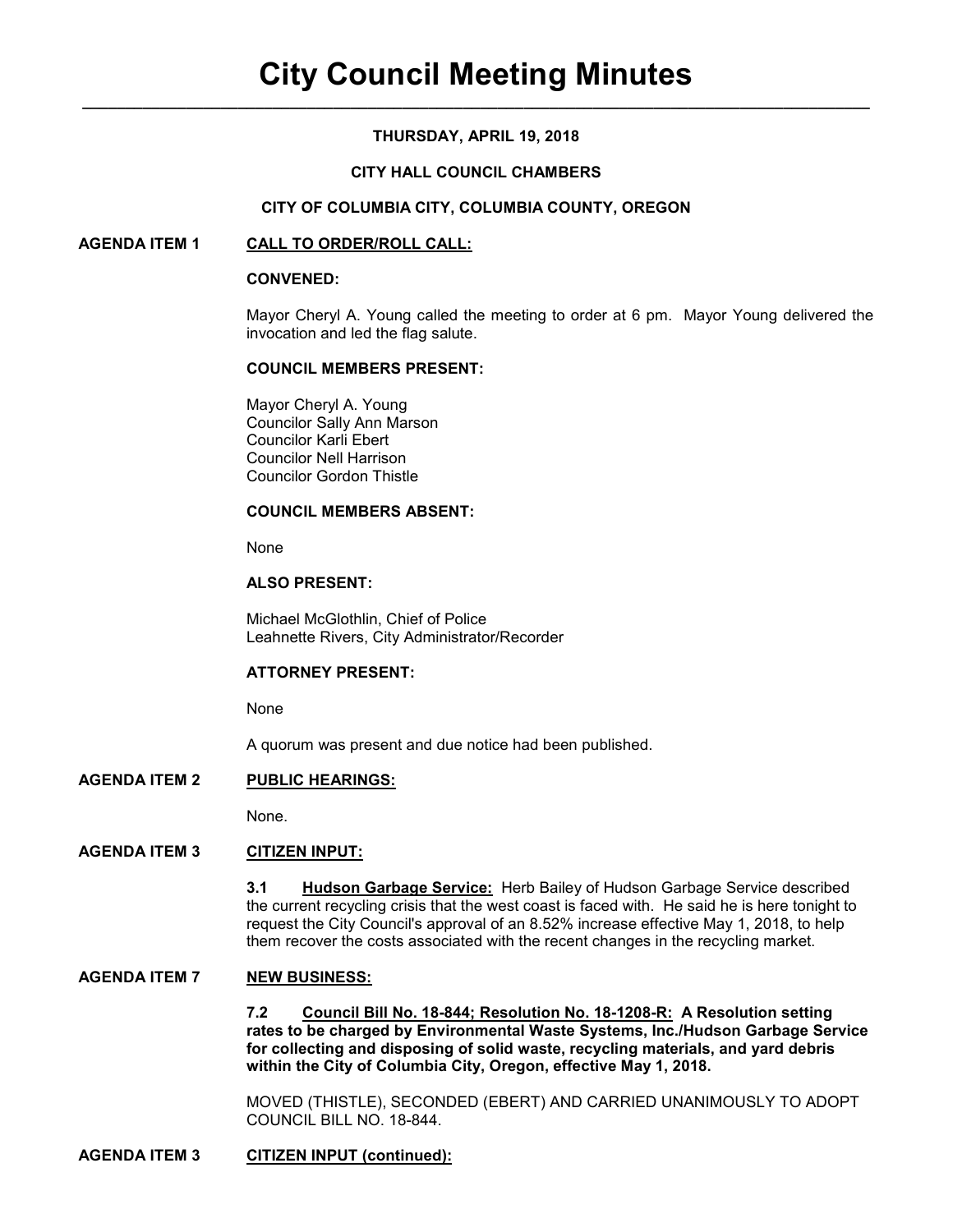**3.2 Columbia Humane Society:** Deborah Horan, Board Member, and Lisa Beggio, Executive Director, introduced themselves and described the services the Columbia Humane Society continues to provide. They said they are looking for new Board Members and said they'd like to see a Board Member come from each of the cities within Columbia County so their entire service area will be well represented. They suggested the City website include a link to their website.

**South Columbia County Chamber of Commerce:** Simon Date introduced himself as the new Executive Director for the Chamber of Commerce.

# **AGENDA ITEM 4 COUNCIL REPORTS:**

**4.1 Parks Committee:** Chair Marson said the Committee will meet on Tuesday, April 24 at 5 pm. She said the St. Helens Garden Club will have a work party at the Veterans Park on Monday, April 23 at 10 am to continue preparations for the upcoming Memorial Day Ceremony. She said volunteers are invited to join the work party.

**4.2 Water and Sewer Committee:** Leahnette said Ron Walz will serve as the City's new main contact with Kennedy Jenks. She said staff recently met with Ron to go over our current project list.

**4.3 Street Committee:** Chair Marson said preparation activities are ongoing along Sixth Street between H and K Streets in anticipation of the upcoming paving work.

**4.4 Audit Committee:** Secretary Harrison said the Committee will meet in May.

**4.5 Hazard Mitigation Planning Group:** Chief McGlothlin said the Group will meet on April 23 at 6 pm.

**4.6 Other Reports:** Councilor Marson said the recent Job Fair in the Community Hall was very well attended and gave the newly remodeled building a lot of exposure.

## **AGENDA ITEM 5 CONSENT AGENDA:**

**5.1 Minutes of the Regular City Council Meeting on April 5, 2018.**

**5.2 Bills paid with check numbers 20900 through 20949 during the month of March 2018.**

**5.3 Financial Reports for the month ending March 31, 2018.**

**5.4 Application for a Structure in the Unimproved Right-of-Way adjacent to property located at 305 L Street as applied for by Elizabeth Sheer.**

- **5.5 Activities Report from the Chief of Police.**
- **5.6 Activities Report from the Public Works Superintendent.**
- **5.7 Activities Report from the City Administrator.**

MOVED (EBERT), SECONDED (THISTLE) AND CARRIED UNANIMOUSLY BY ROLL CALL VOTE TO APPROVE THE CONSENT AGENDA.

# **AGENDA ITEM 6 UNFINISHED BUSINESS:**

None.

## **AGENDA ITEM 7 NEW BUSINESS (continued):**

**7.1 Council Bill No. 18-843; Resolution No. 18-1209-R: A Resolution adopting Policy Goals and Objectives for the City of Columbia City, Oregon, for fiscal year 2018-19.** 

MOVED (MARSON), SECONDED (HARRISON) AND CARRIED UNANIMOUSLY TO ADOPT COUNCIL BILL NO. 18-843.